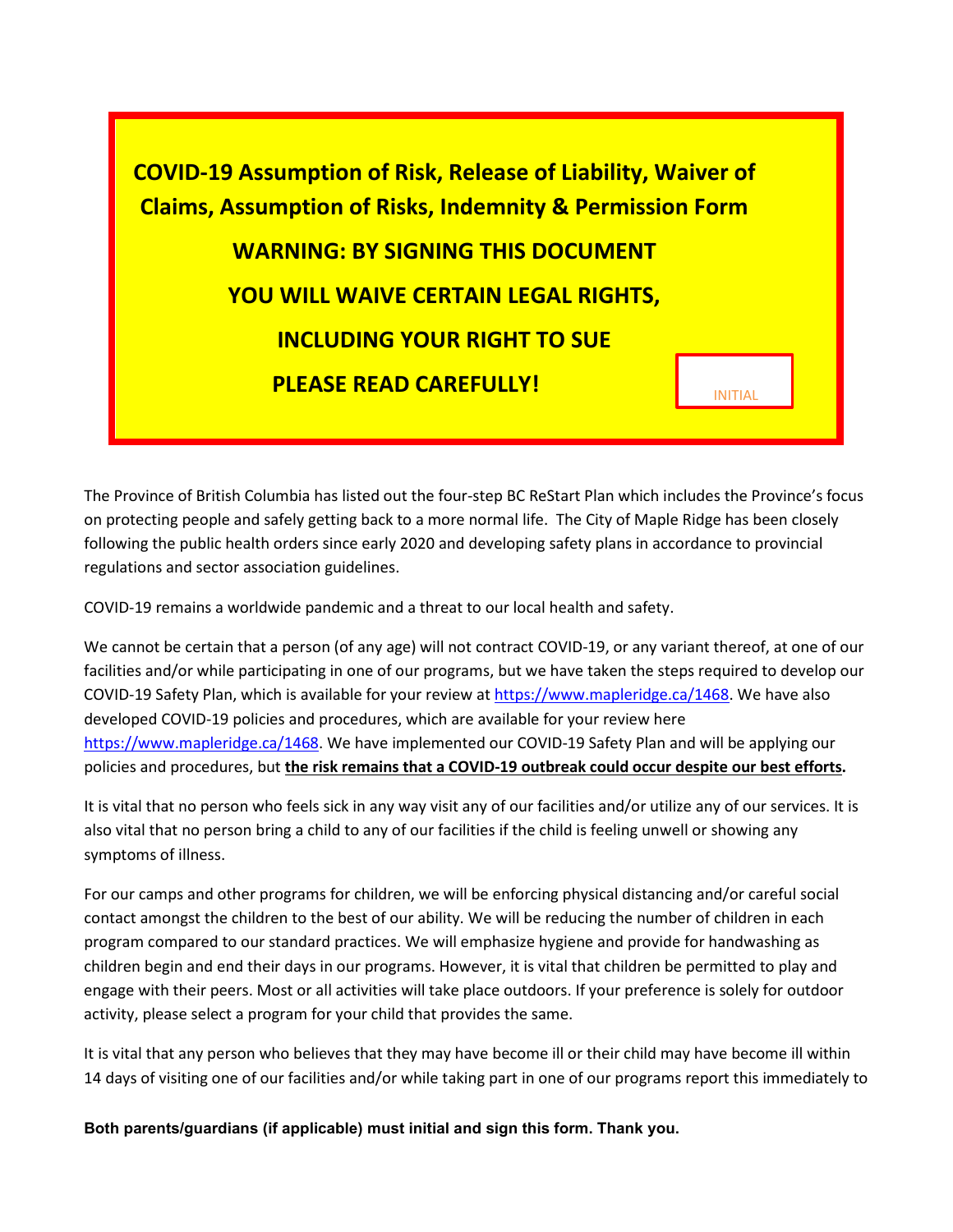us by contacting Children's Recreation Department 604-466-4339 and seek appropriate medical attention by first calling 8-1-1. We will share personal information for the purposes of contact tracing if the need arises. To attend our facilities and/or take part in our programs and/or send a child to same, you must consent to the same.

Please do not allow your child to participate in any of our activities or programs if your child has:

- experienced cold or flu-like symptoms within the last 14 days;
- been in close contact with anyone else who has had these symptoms in the last 14 days; or
- been in close contact with anyone else who has travelled outside of Canada in the last 14 days.

Please note: If your child is displaying symptoms of respiratory distress or illness, they will be asked not to participate.

Further, note that your child's participation in City programming, including camps, is conditional upon your agreement to the terms contained in this Form.

Lastly, it is vital that we all be calm and compassionate throughout this pandemic. Any person who exhibits any aggression towards our staff or any other person in one of our facilities and/or programs will be asked to leave and not return.

If you would like more information regarding the risks associated with COVID-19 for children, please review the following BC CDC publications:

## [COVID-19 Public Health Guidance for K-12 School Settings](https://www2.gov.bc.ca/assets/gov/health/about-bc-s-health-care-system/office-of-the-provincial-health-officer/covid-19/covid-19-pho-guidance-k-12-schools.pdf)

## [COVID-19 Public Health Guidance for Child Care Settings](https://www2.gov.bc.ca/assets/gov/health/about-bc-s-health-care-system/office-of-the-provincial-health-officer/covid-19/covid-19-pho-guidance-childcare.pdf)

| I/we have read, understand and agree to this Form.                                                                                                                                                                                                                                                                                                                                                                                                                                                                                                                                | <b>INITIAL HERE</b> |
|-----------------------------------------------------------------------------------------------------------------------------------------------------------------------------------------------------------------------------------------------------------------------------------------------------------------------------------------------------------------------------------------------------------------------------------------------------------------------------------------------------------------------------------------------------------------------------------|---------------------|
| I/we accept that use of the City's facilities or participating in City programs could result in our<br>child developing COVID-19, or a variant thereof, and that our child may further infect others<br>including my/ourselves, and am/are willingly accepting those risks.                                                                                                                                                                                                                                                                                                       | <b>INITIAL HERE</b> |
| I/we have reviewed this Form with my/our child and have instructed our child to listen to and<br>follow the instructions provided.                                                                                                                                                                                                                                                                                                                                                                                                                                                | <b>INITIAL HERE</b> |
| I/we give on behalf of myself/ourselves a FULL RELEASE AND WAIVER OF LIABILITY AND ALL<br><b>CLAIMS to the City</b> from any and all liability for any personal injury, death, loss, damage or<br>expense of any kind that I/we may suffer as a result of my/our child's participation in the City's<br>activities and programs resulting in my/our child contracting SARS-CoV-2 or developing<br>COVID-19, or a variant thereof,, including but not limited to NEGLIGENCE, GROSS NEGLIGENCE,<br>BREACH OF CONTRACT, BREACH OF ANY STATUTORY DUTY, or DUTY OF CARE ON THE PART OF | <b>INITIAL HERE</b> |

**Both parents/guardians (if applicable) must initial and sign this form. Thank you.**